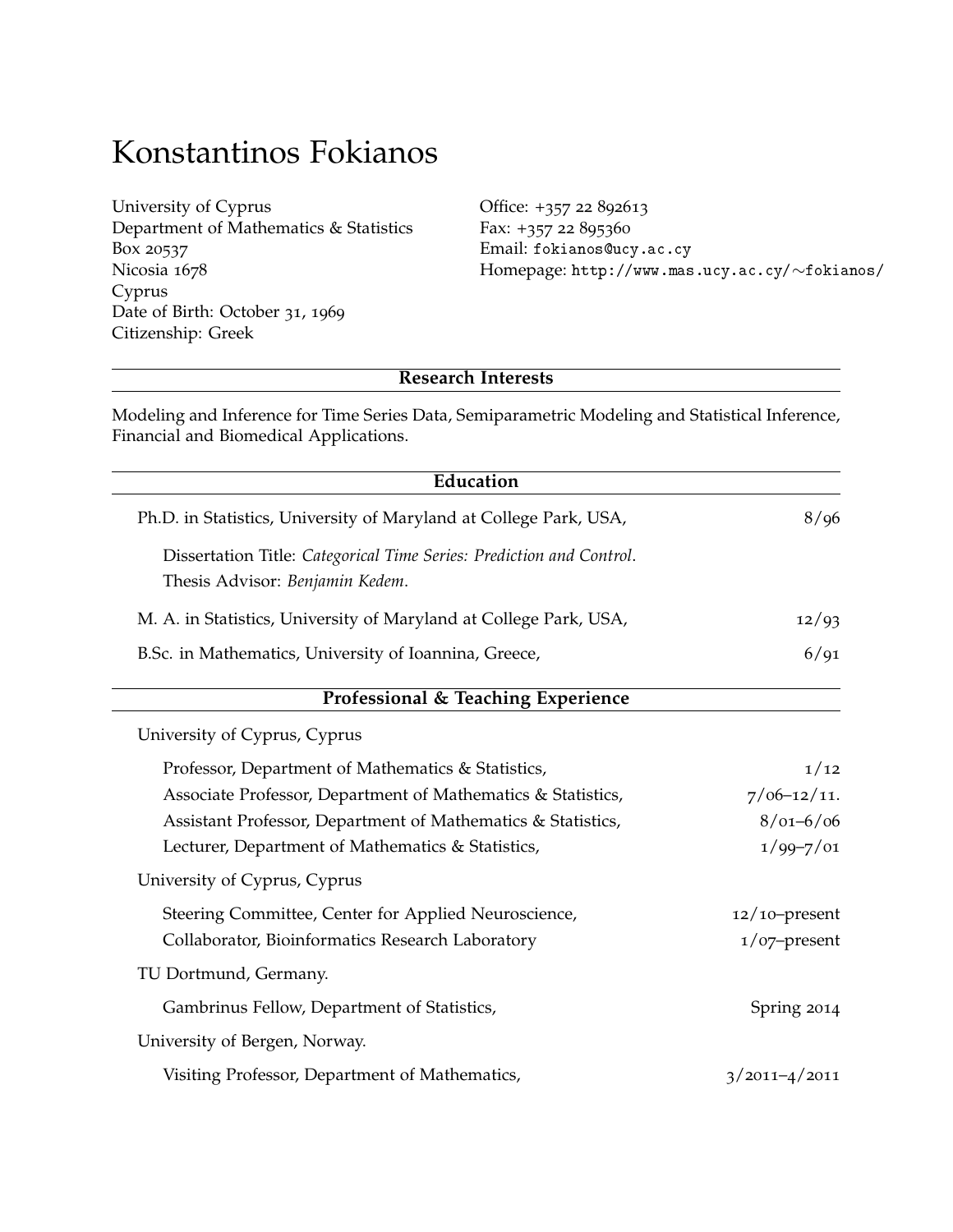University Cergy-Pontoise, France.

| Visiting Professor, Laboratory of Mathematics UCP,           | $1/11-2/11, 5/12, 6-7/12, 1-5/13.$ |
|--------------------------------------------------------------|------------------------------------|
| Swiss Federal Institute of Technology, Switzerland.          |                                    |
| Visiting Professor, Institute of Mathematics,                | $2/2009 - 4/2009$                  |
| Ludwig Maximilians University, Germany.                      |                                    |
| Visiting Associate Professor, Department of Statistics,      | Fall 2002                          |
| Visiting Research Scientist, Department of Statistics,       | $9/98, 7/99, 5/02, 5-6/05$         |
| The Ohio State University, USA.                              |                                    |
| Visiting Assistant Professor, Department of Statistics,      | $9/96 - 12/98$                     |
| National Institutes of Health, USA.                          |                                    |
| Visiting Research Scientist, NICHHD,                         | $2 - 3/05$                         |
| University of Maryland at College Park, USA.                 |                                    |
| Visiting Research Assistant, Institute for Systems Research, | Summer 1997                        |
| Research Assistant, Department of Mathematics,               | Summer 1995, Summer 1996           |
| Instructor, Joint Program of Survey Methodology,             | Summer 1995, Fall 1995             |
| Graduate Assistant, Statistics Laboratory,                   | Fall 1992-Spring 1995              |
| Military Service, Hellenic Army.                             | $05/03 - 05/04$                    |

# **Honors**

Elected member of the International Statistical Institute, 2005

| <b>Editorial Work</b>                                         |               |  |
|---------------------------------------------------------------|---------------|--|
| Associate Editor for Journal of Time Series Analysis          | 2013-present  |  |
| <b>Associate Editor for Statistics</b>                        | 2012-present  |  |
| Associate Editor for Statistics & Probability Letters         | 2009-present  |  |
| Associate Editor for Computational Statistics & Data Analysis | $2010 - 2013$ |  |
| Associate Editor for Journal of Environmental Statistics      | $2008 - 2012$ |  |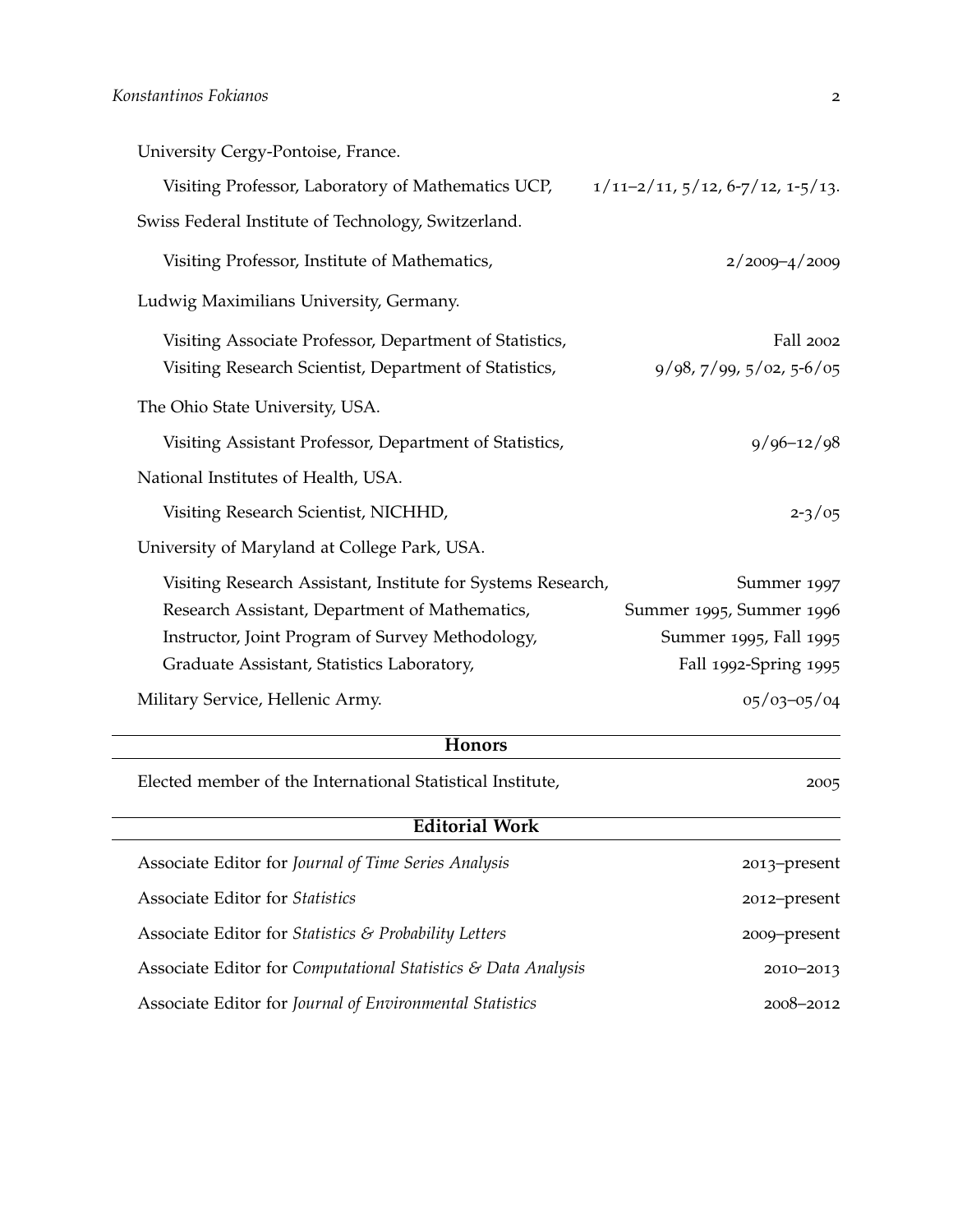## **Awards & Fellowships**

Gambrinus Fellowship, TU Dortmund, 2013–2014.

Best Student Paper Award: 7th Eastern Mediterranean Region–International Biometric Society Conference, (V. Christou, April 2013).

Conference Travel Award: *European Meeting of Statisticians*, Prague, Czech Republic, 2002.

Conference Travel Award: *Foundation of Statistical Inference: Applications in the Medical and Social Sciences, in Industry, and the Interface with Computer Science*, Jerusalem, Israel, 2000.

Conference Travel Award: *Workshop on Bias Reduction and Confidence Estimation in Complex Models*, Lillesand, Norway, 2000.

Conference Travel Award: *Second European Conference on Highly Structured Stochastic Systems*, Pavia, Italy, 1999.

Washington Statistical Society Outstanding Graduate Student, 1996.

Conference Travel Award, Graduate School, University of Maryland at College Park, 1996.

Graduate studies fellowship from Patera's Foundation, Greece, 1991,1992,1993.

Undergraduate studies fellowship from Patera's Foundation, Greece, 1988,1989,1990.

Undergraduate studies fellowship from Greek Shipping Association, Greece, 1989,1990.

Undergraduate studies fellowship from Greek Ministry of Education, Greece, 1988,1989,1990.

#### **Books**

B. Kedem and K. Fokianos: "Regression Models for Time Series Analysis", *John Wiley*, Hoboken NJ, pp. 360, 2002.

This text summarizes results for the analysis of time series data following generalized linear models. In particular, it develops partial likelihood inference for binary, categorical and count time series. In addition, it includes recent work on other areas related to discrete–valued time series such as hidden Markov models, state space modeling and spatial prediction. Its focus is both on theory and applications.

#### **Reviews**

*Journal of Time Series Analysis,* (2005), 26, pp. 784-785. *Journal of the American Statistical Association*, (2004), 99, pp. 299. *Technometrics*, (2003), 45, pp. 364. *Short Book Reviews*, (2003), 23, pp. 6–7 *Mathematical Reviews*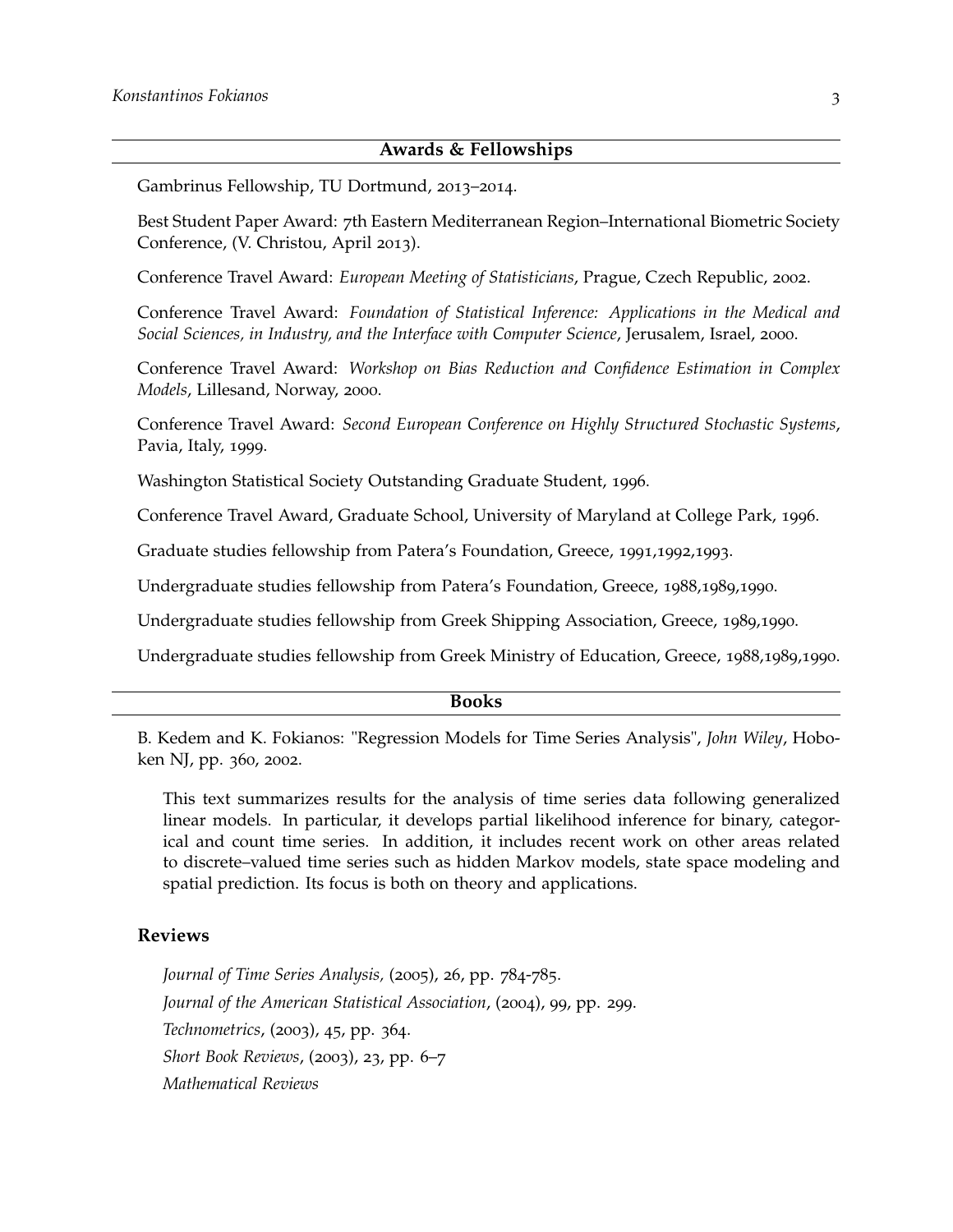#### **Edited Volumes**

A. Colubi, K. Fokianos, E. J. Kontoghiorghes and Gil González-Rodríguez: "Proceedings of COMPSTAT 2012: 20th International Conference on Computational Statistics" (COMPSTAT 2012), ISBN: 978-90-73592-32-2, IASC and ISI, 2012.

#### **Peer Reviewed Articles**

- 1. K. Fokianos, B. Kedem & D. Short: "Predicting Precipitation Level", *Journal of Geophysical Research*, 101, 26473–26477, 1996.
- 2. K. Fokianos, B.Kedem, J. Qin, J. Haferman & D. Short: "On Combining Instruments", *Journal of Applied Meteorology*, 37, 220–226, 1998.
- 3. K. Fokianos & B. Kedem:"Prediction and Classification of Non–stationary Categorical Time Series", *Journal of Multivariate Analysis*, 67, 277–296, 1998.
- 4. K. Fokianos & B. Kedem: "A Stochastic Approximation Algorithm for the Adaptive Control of Time Series Following Generalized Linear Models", *Journal of Time Series Analysis*, 20, 289–308, 1999.
- 5. K. Fokianos, A. Peng & J. Qin : "A Generalized Moments Specification Test for the Logistic Link", *The Canadian Journal of Statistics*, 27, 735–750, 1999, with an addendum in Vol. 28, page 446, 2000.
- 6. K. Fokianos, B. Kedem, J. Qin & D. Short: "A Semiparametric Approach to the One-way Layout", *Technometrics*, 43, 53–64 2001.
- 7. K. Fokianos: "Truncated Poisson Regression for Time Series of Counts", *The Scandinavian Journal of Statistics*, 28, 645–659, 2001.
- 8. K. Fokianos: Power Divergence Family of Tests for Categorical Time Series Models, *Annals of the Institute for Statistical Mathematics*, 54, 543–564, 2002.
- 9. V. De Oliveira, K. Fokianos, B. Kedem: "Bayesian Transformed Gaussian Random Field: A Review", *Japanese Journals of Applied Statistics*, 31, 175–187, 2002.
- 10. K. Fokianos and B. Kedem: "An S–Plus implementation of Contraction Mapping for Frequency Estimation", *Fluctuation and Noise Letters*, 3, L97–L106, 2003.
- 11. K. Fokianos and B. Kedem: "Regression Theory for Categorical Time Series", *Statistical Science*, 18, 357–376, 2003.
- 12. S. Wichert, K. Fokianos and K. Strimmer: "Identifying Periodically Expressed Transcripts in Microarray Time Series Data", *Bioinformatics*, 20, 5–20, 2004, with a corrigendum in Vol. 24, page 2274, 2008. (**R software GeneCycle**)
- 13. K. Fokianos and B. Kedem: "Partial Likelihood Inference for Time Series Following Generalized Linear Models", *Journal of Time Series Analysis*, 25, 173–197, 2004.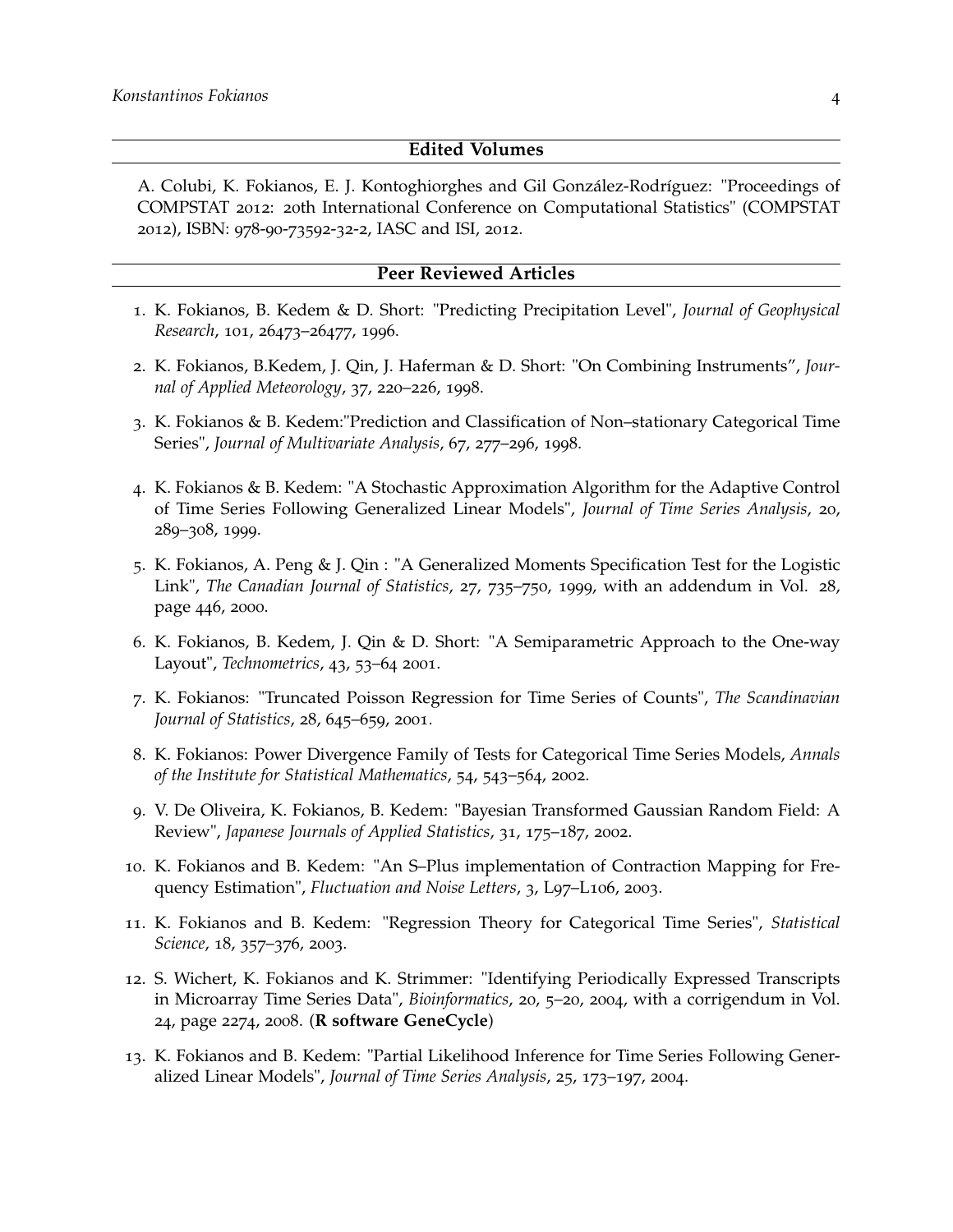- 14. B. Kedem, D. Wolff and K. Fokianos: "Statistical Comparisons of Algorithms", *IEEE Transactions on Instrumentation and Measurement*, 53, 770-776, 2004.
- 15. K. Fokianos: "Integer Autoregressive and Moving Average Models", *Annales de l' ISUP*, 48, 43–58, 2004.
- 16. K. Fokianos: "Merging Information for Semiparametric Density Estimation", *Journal of Royal Statistical Society, Series B*, 66, 941–958, 2004.
- 17. K. Fokianos, I. Sarrou and I. Pashalidis: "A Two-sample Model for the Comparison of Radiation Doses", *Chemometrics and Intelligent Laboratory Systems*, 79, 1–9, 2005.
- 18. K. Fokianos, I. Kaimi: "On the Effect of Misspecifying the Density Ratio Model", *Annals of the Institute for Statistical Mathematics*, 58, 475–497, 2006.
- 19. K. Fokianos, I. Sarrou and I. Pashalidis: "Increased Radiation Exposure by Granite used as Natural Tiling Rock in Cypriot Houses", *Radiation Measurements*, 42, 446–448, 2007.
- 20. K. Fokianos and J. F. Troendle: "Inference for the Relative Treatment Effect with the Density Ratio Model", *Statistical Modeling: An International Journal*, 7, 155–173 2007.
- 21. K. Fokianos: "Density Ratio Model Selection", *Journal of Statistical Computation and Simulation*, 77, 805–819, 2007.
- 22. A. Savvides, V. Promponas and K. Fokianos: "Clustering of Biological Time Series by Cepstral Coefficients Based Distances", *Pattern Recognition*, 41, 2398–2412, 2008.
- 23. K. Fokianos: "Comparing two samples by penalized logistic regression", *Electronic Journal of Statistics*, 2, 564–580, 2008.
- 24. K. Fokianos and J. Qin: "A Note on Monte Carlo Maximization by the Density Ratio Model", *Journal of Statistical Theory and Practice*, 2, 355–367, 2008.
- 25. K. Fokianos and A. Savvides : "On Comparing Several Spectral Densities", *Technometrics*, 50, 317–331, 2008.
- 26. K. Konis and K. Fokianos: "Safe Density Ratio Modeling, *Statistics & Probability Letters*, 79, 1915–1920, 2009.
- 27. K. Fokianos: "Integer–Valued Time Series", focus article, *Wiley Interdisciplinary Reviews: Computational Statistics*, 1, 361–364, 2009.
- 28. K. Fokianos, A. Rahbek and D. Tjøstheim: "Poisson Autoregression", *Journal of the American Statistical Association*, 104, 1430–1439, 2009. (Supplemental refereed and copyrighted material available at <http://pubs.amstat.org/toc/jasa/104/488> )
- 29. K. Fokianos, "Spectral Estimation", advanced review article *Wiley Interdisciplinary Reviews: Computational Statistics*, 2, 165–170, 2010.
- 30. A. Ioannou, K. Fokianos and V. J. Promponas: "Spectral Density Ratio Based Clustering Methods for the Binary Segmentation of Protein Sequences: a Comparative Study", *Biosystems*, 100, 132–143, 2010.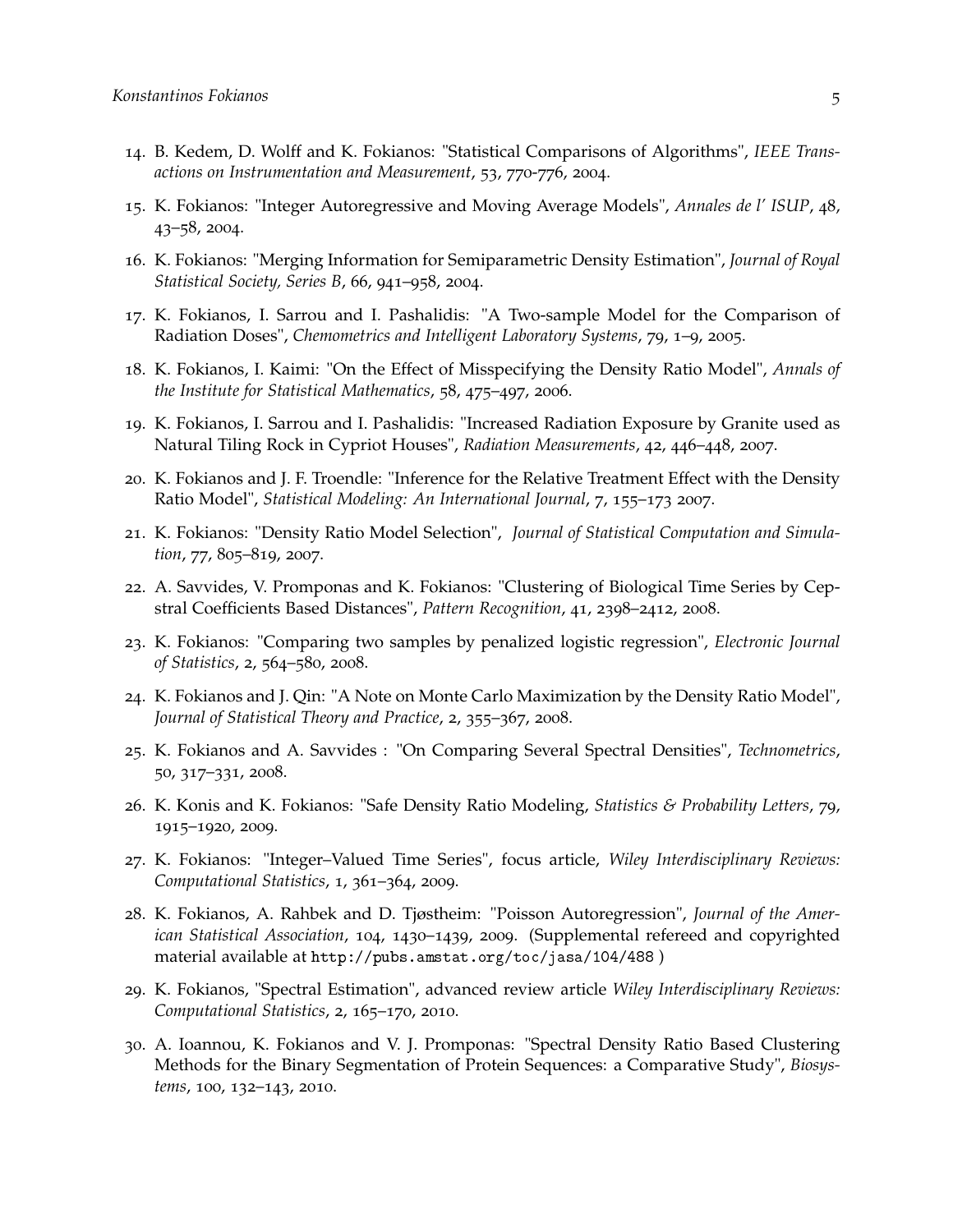- 31. K. Fokianos and R. Fried: "Interventions in INGARCH models", *Journal of Time Series Analysis*, 31, 210–225, 2010.
- 32. O. Davidov, K. Fokianos and G. Iliopoulos: "Order Restricted Semiparametric Inference for the Power Bias Model", *Biometrics*, 66, 549–557, 2010. (Supplemental refereed and copyrighted material available at <http://www.biometrics.tibs.org> )
- 33. K. Fokianos and D. Tjøstheim: "Loglinear Poisson Autoregression", *Journal of Multivariate Analysis*, 102, 563–578, 2011.
- 34. K. Fokianos: "Some Recent Progress in Count Time Series", *Statistics*, 45, 49–58, 2011.
- 35. P. Doukhan, K. Fokianos and D. Tjøstheim: "On Weak Dependence Conditions for Poisson Autoregressions", *Statistics and Probability Letters*, 82, 942–948, 2012. With a corrigendum in vol. 83, 1926–1927, 2013.
- 36. P. Doukhan, K. Fokianos and X. Li: "On Weak Dependence Conditions: The Case of Discrete Valued Processes", *Statistics and Probability Letters*, 82, 1941–1948, 2012. With a corrigendum in vol. 83, 674–675, 2013.
- 37. K. Fokianos and R. Fried: "Interventions for Loglinear Poisson Autoregression", *Statistical Modeling: An International Journal*, 12, 299–322, 2012.
- 38. K. Fokianos and V. J. Promponas: "Biological Applications of Time Series Frequency Domain Clustering", *Journal of Time Series Analysis*, 33, 744–756, 2012.
- 39. K. Fokianos and D. Tjøstheim: "Non Linear Poisson Autoregression", *Annals of the Institute for Statistical Mathematics*, 64, 1205–1225, 2012.
- 40. K. Fokianos and M. H. Neumann: "A goodness-of-fit test for Poisson count processes", *The Electronic Journal of Statistics*, 7, 793–819, 2013.
- 41. K. Fokianos, E. Gombay and A. Hussein: "Retrospective Change detection for Binary Time Series Models", *Journal of Statistical Planning and Inference*, 145, 102–112, 2014.
- 42. V. Christou and K. Fokianos: "Quasi-Likelihood Inference for Negative Binomial Time Series Models", *Journal of Time Series Analysis*, 35, 55–78, 2014.
- 43. R. Fried, T. Liboschik, H. Elsaied, S. Kitromilidou and K. Fokianos: "On Outliers and Interventions in Count Time Series following GLMs", *Austrian Journal of Statistics*, 43, 181–193, 2014.
- 44. O. Davidov, K. Fokianos and G. Iliopoulos: Semiparametric Two-Way ANOVA With and Without Order Restrictions, *The Scandinavian Journal of Statistics*, 41, 622–638, 2014. (Supplemental refereed and copyrighted material available at <http://onlinelibrary.wiley.com>)
- 45. T. Moysiadis and K. Fokianos: "On Binary and Categorical Time Series Models with Feedback", *Journal of Multivariate Analysis*, 131, 209–228, 2014.
- 46. V. Christou and K. Fokianos: "On Count Time Series Prediction", *Journal of Statistical Computation and Simulation*, 85, 357-373, 2015.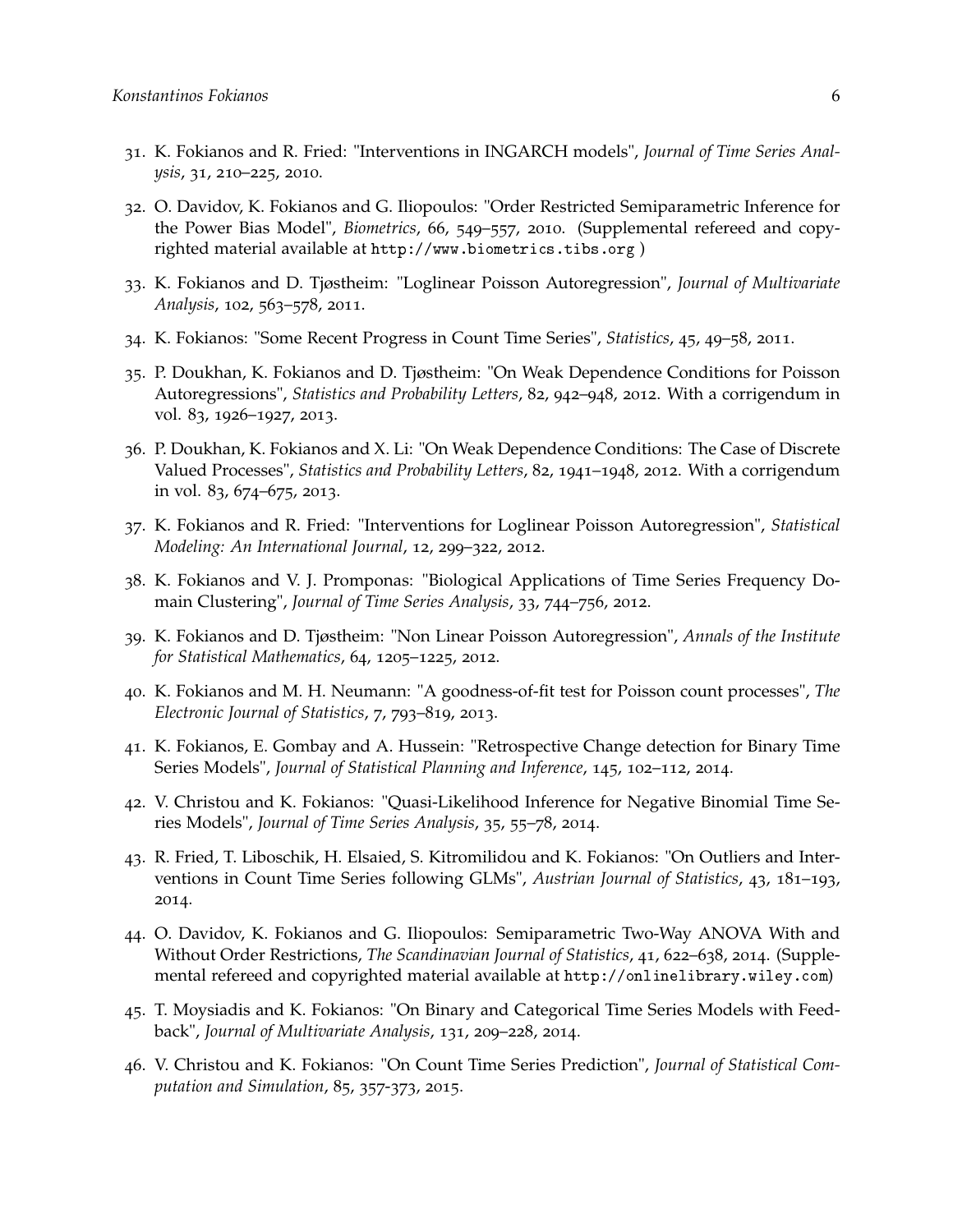- 47. R. Fried, I. Agueusop, B. Bornkamp, K. Fokianos, J. Fruth and K. Ickstadt: "Bayesian Outlier Detection in INGARCH Time Series", *Statistics & Computing*, 25, 365 U<sup>374</sup>, 2015.
- 48. X. Pedeli, K. Fokianos and M. Pourahmadi: "Two Cholesky-log-GARCH models for multivariate volatilities", *Statistical Modeling: An International Journal*, 15, 233–255, 2015.
- 49. V. Christou and K. Fokianos: "Estimation and Testing Linearity for Mixed Poisson Autoregressions", *Electronic Journal of Statistics*, 9, 1357–1377, 2015.
- 50. T. Liboschik, P. Kerschke, K. Fokianos and R. Fried: "Modelling interventions in INGARCH processes", to appear in *International Journal of Computer Mathematics*, 2015.
- 51. S. Kitromilidou and K. Fokianos: "Robust Estimation Methods for a Class of Count Time Series Log-Linear Models", 2015, to appear in *Journal of Statistical Computation and Simulation*, 2015.
- 52. X. Pedeli, A C. Davison and K. Fokianos: "Likelihood estimation for the INAR(*p*) model by saddlepoint approximation", to appear in *Journal of the American Statistical Association*, 2015.

#### **Submitted Articles**

- 1. T. Moysiadis and K. Fokianos: "Binary Time Series Models with Feedback", 2014, (submitted for publication).
- 2. T. Liboschik, P. Probst, K. Fokianos and R. Fried: "tscount: "An R Package for Analysis of Count Time Series Following Generalized Linear Models", 2015, (submitted for publication).
- 3. S. Kitromilidou and K. Fokianos: "Mallows' Quasi-Likelihood Estimation for Log-linear Poisson Autoregressions", (2015), (submitted for publication).
- 4. K. Fokianos and M. Pitsillou: "Consistent testing for pairwise dependence in time series", 2015, (submitted for publication).
- 5. T. Moysiadis and K. Fokianos: "On Locally Dyadic Stationary Processes", 2015, (submitted for publication).

#### **Peer Reviewed Articles in Special Volumes**

- 1. B. Kedem and K. Fokianos: "Regression Models for Binary Time Series", *Modelling Uncertainty: An Examination of Stochastic Theory, Methods, and Applications*, Ed. M. Dror, P. L'Ecuyer, and F. Szidarovszky, Kluwer Academic Publishers, 185–199, 2002.
- 2. K. Fokianos: "Box–Cox Transformation for Semiparametric Comparison of Two Samples", *Foundations of Statistical Inference*, Ed. Y. Haitovsky, H.-R. Lerche and Y. Ritov, Physica-Verlag, 131–139, 2003.
- 3. B. Kedem and K. Fokianos: "Semiparametric Filtering in Speech Processing", *Mathematical Foundations of Speech and Language Processing*, Ed. M. Johnson et al, IMA volume 138, Springer-Verlag, New York, 271-281, 2004.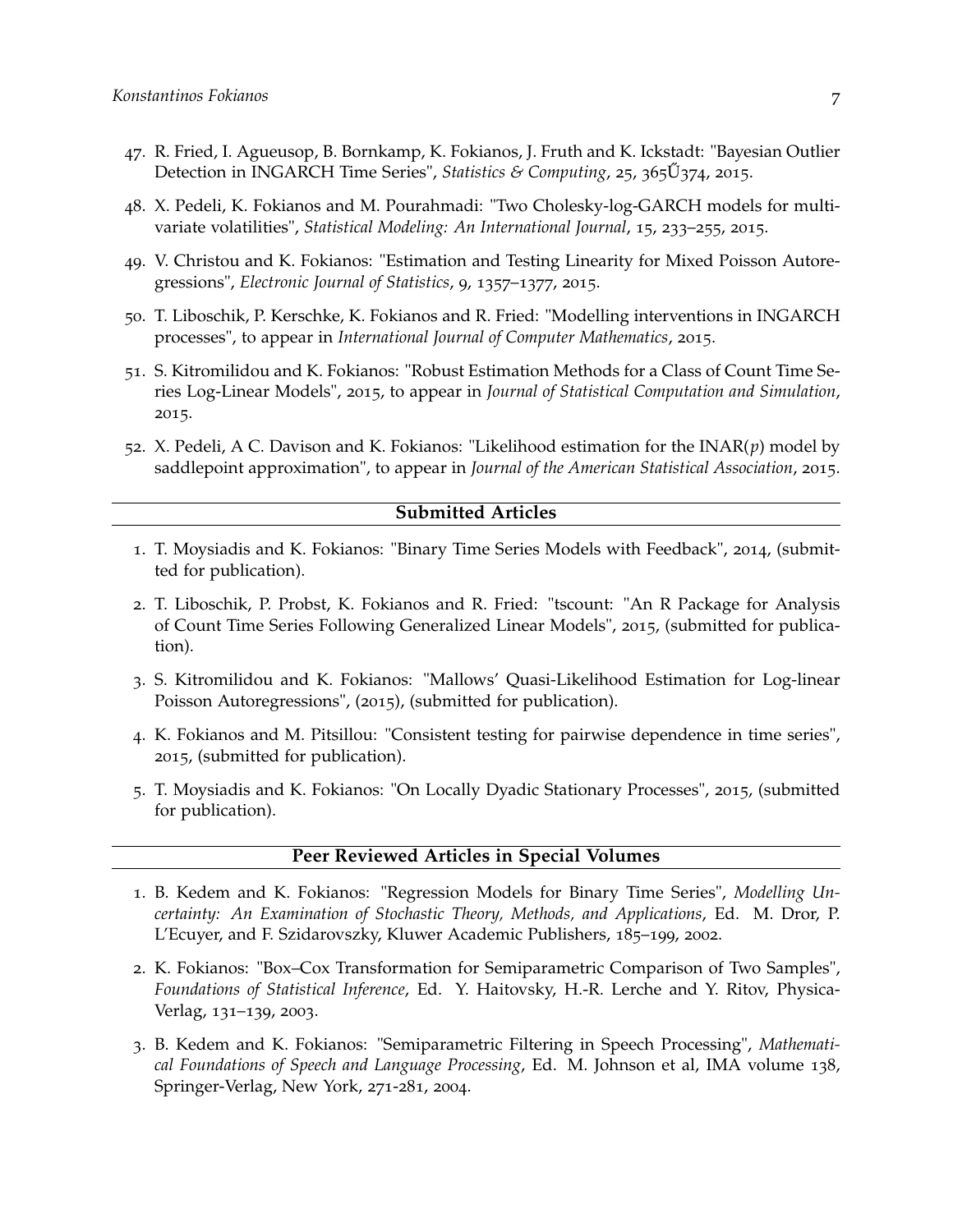- 4. K. Fokianos: "Partial likelihood for Observation Driven Models", *Student: A Celebration of Statistics: Papers in Honor of D.R. Cox*, Eds. Y.Dodge, G. Melfi, 5, 185–194, 2006.
- 5. K. Fokianos: "Penalized Estimation for Integer Autoregressive Models", *Statistical Modelling and Regression Structures–Festschrift in Honour of Ludwig Fahrmeir*, eds. T. Kneib & G. Tutz, Physica–Verlag, Heidelberg, 337–352, 2010.
- 6. K. Fokianos: "Count Time Series Models", in *Handbook of Statistics Vol 30: Time Series - Methods and Applications*, eds. T. Subba Rao, S. Subba Rao and C. R. Rao, Elsevier B.V., Amsterdam, 315–347, 2012.
- 7. S. Karpava, K. K. Grohmann, and K. Fokianos: "Aspect in L2 and L3 Acquisition of Greek", in *Cross-linguistic influences in multilingual language acquisition*, ed. D. Gabrys-Barker, Springer-Verlag, Berlin Heidelberg, 41–62, 2012.
- 8. K. Fokianos: "Statistical Analysis of Count Time Series Models", in *Handbook of Discrete-Valued Time Series*, eds. R. Davis, S. Holan, R. Lund and N. Ravishanker, Chapman & Hall, to appear, 2015.

## **Peer Reviewed Articles in Conference Proceedings**

- 1. K. Fokianos: "A Time Series Models for Truncated Counts", in *Proceedings of the 14th International Workshop on Statistical Modelling*, 516–518, 1999.
- 2. K. Fokianos: "Goodness of Fit Tests for Categorical Time Series", in *Proceedings of the 15th International Workshop on Statistical Modelling*, 201–205, 2000.
- 3. K. Fokianos: "Semiparametric Comparison of Two Samples", in *Proceedings of the 19th International Workshop on Statistical Modelling*, 386–389, 2004.
- 4. K. Fokianos: "Categorical Time Series for Qualitative Data", in *Proceedings of the International Workshop on Performance and Risk Measurement: Operations, Logistics and Supply Chains*, 329– 338, 2004.
- 5. K. Fokianos, A. Rahbek and D. Tjøstheim, "Ergodicity and Inference for a Count Time Series Model" *Proceedings of the 2008 International Workshop on Applied Probability*, 2008.
- 6. C. Constantinides, N. Aristokleous, K. Fokianos, J. Brandenburg and D. Perperidis, "Interstrain Comparisons of Murine Global Cardiac Function using MRI". *Proceedings of the International Society for Magnetic Resonance in Medicine*, Stockholm, May 2010.
- 7. R. Fried, I. Agueshop, B. Bornkamp, K. Fokianos and K. Ickstadt: " Detection of Outliers and Interventions, in INGARCH Time Series, *Proceedings of the Ninth Valencia International Meeting on Bayesian Statistics*, Valencia, June 2010.
- 8. R. Fried, H. El-Saied and K. Fokianos" "Outliers and interventions in INGARCH time series", in *Proceedings of the 26th International Workshop on Statistical Modeling*, Eds. Conesa, D. et al., 234–239 , 2011.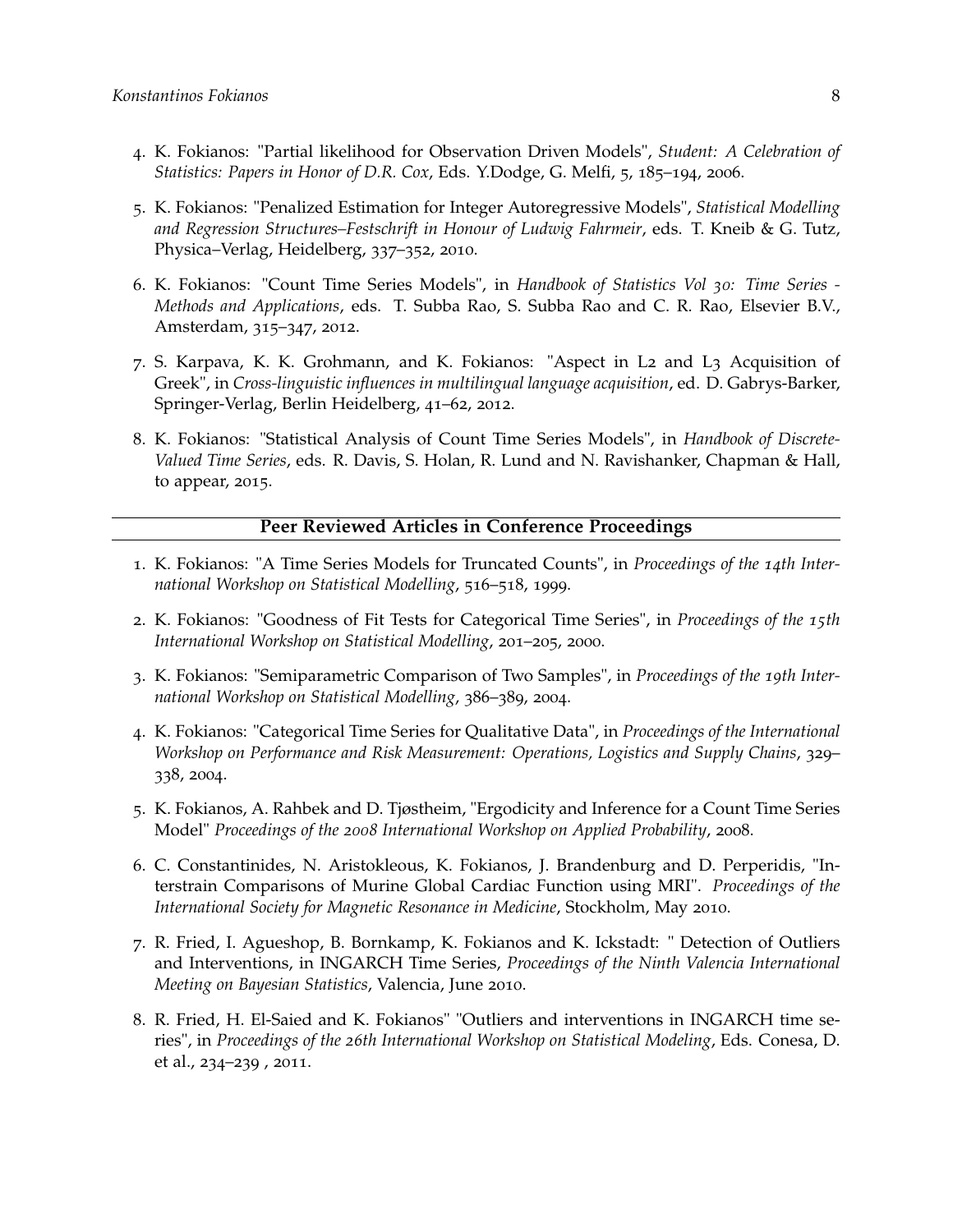- 9. K. Fokianos and V. Christou: "Quasi–Likelihood Inference for Mixed Poisson Time Series", in *Proceedings of COMPSTAT 2012*, Eds. A. Colubi et al, 235–244, 2012.
- 10. X. Pedeli, A. C. Davison and K. Fokianos: "Saddlepoint approximation for INAR(*p*) processes", in *Proceedings of COMPSTAT 2012*, Eds. A. Colubi et al, 725–733,2012.
- 11. X. Pedeli, K. Fokianos and M. Pourahmadi: "Cholesky decomposition for multivariate volatilities", in *Proceedings of the 28th International Workshop on Statistical Modeling*, Eds. V.M.R. Muggeo et al, 325–330, 2013.
- 12. R. Fried, H. Elsaied, T. Liboschik, K. Fokianos and S. Kitromilidou, "On outliers and interventions in count time series following GLM", in Proceedings of the 10th International Conference on Computer Data Analysis and Modeling, 50–57, 2013.
- 13. V. Christou and K. Fokianos: "Prediction for Count Time Series", in Proceedings of the 15th Conference of the Applied Stochastic Models and Data Analysis (ASMDA 2013) International Society, 219–223, 2013.
- 14. V. Christou and K. Fokianos: "Testing linearity for non-linear count time series", in *Proceedings of the 28th International Workshop on Statistical Modeling*, Eds. V.M.R. Muggeo et al, 539–542, 2013.

#### **Reviews and Discussion Articles**

- 1. J. Qin and K. Fokianos: Contribution to the discussion of "A Theory of Statistical Models for Monte Carlo Integration" by A. Kong, P. McCullagh, X.-L. Meng, D. Nicolae and Z. Tan, *Journal of the Royal Statistical Society, Series B*, 65, 585-618, 2003.
- 2. K. Fokianos: "Maximum Likelihood Estimation for a Truncated Poisson Regression Model", *Student*, 4, 231–234, 2003.
- 3. K. Fokianos: Review for *Semiparametric Theory and Missing Data*, by A. A. Tsiatis, Springer, 2006, *Technometrics*, 49, 228–229, 2007.
- 4. K. Fokianos: Review for *Antedependence Models for Longitudinal Data* by D. L. Zimmerman and V. A. Núñez–Antón, CRC Press, 2010. *Journal of Time Series Analysis*, 31, 494, 2010.
- 5. K. Fokianos: Density Ratio Model, entry article for *International Encyclopedia of Statistical Sciences*, Edited by M. Lovric, Springer, 373–374, 2011.
- 6. K. Fokianos: Review for *Modeling Ordered Choices, A Primer* by William H. Greene and David A. Hensher, Cambridge University Press, 2010. *Journal of Time Series Analysis*, 32, 585, 2011.
- 7. K. Fokianos: Contribution to the discussion of "Some recent theory for autoregressive count time series" by D. Tjøstheim, *TEST*, 21, 451–454, 2012.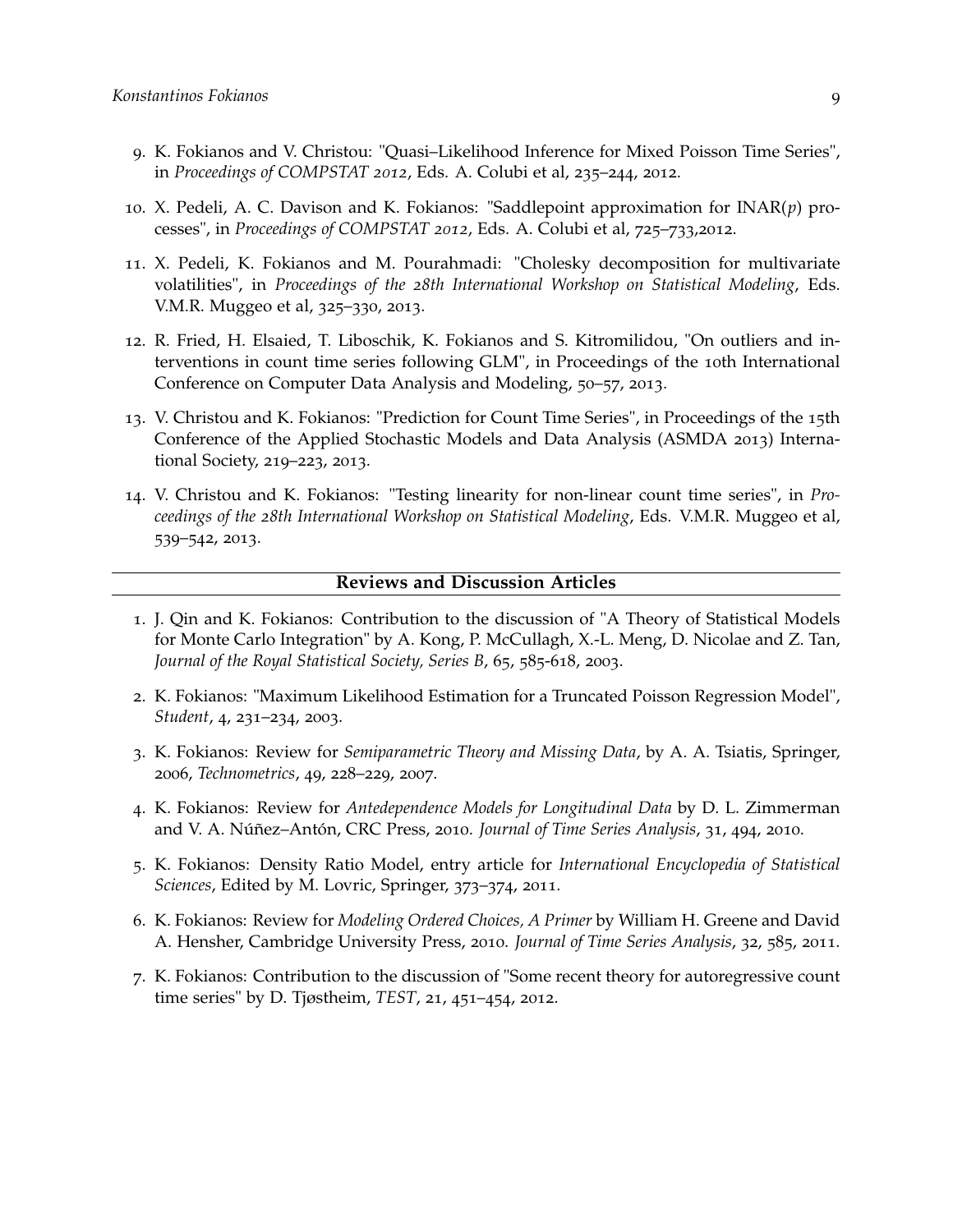#### **Lecture Notes**

1. K. Fokianos and Ch. Charalambous: "An Introduction to R", (1st Version 2008, 2nd Version 2010).

Available at http://www2.ucy.ac.cy/∼[fokianos/GreekRbook/indexRbook.htm](http://www2.ucy.ac.cy/~fokianos/GreekRbook/indexRbook.htm)

- 2. Lecture notes on S-Plus (in English). Available http://www2.ucy.ac.cy/∼[fokianos/mas258R/welcome.html](http://www2.ucy.ac.cy/~fokianos/mas258R/welcome.html)
- 3. Lecture notes on Computational Statistics (in Greek).
- 4. Lecture notes on Mathematical Statistics (in Greek). Available at http://www2.ucy.ac.cy/∼[fokianos/mas251/mas251welcome.htm](http://www2.ucy.ac.cy/~fokianos/mas251/mas251welcome.htm)
- 5. Lecture notes on Linear Models (in Greek). Available at http://www2.ucy.ac.cy/∼[fokianos/mas253/mas253welcome.html](http://www2.ucy.ac.cy/~fokianos/mas253/mas253welcome.htm)

#### **Grants**

Co–Principal Investigator with J. Troendle , "The Non Parametric Behrens-Fisher Hypothesis", funded by NIH-NICHHD, USA. Amount 14000 USD, January 2005-June 2005.

Principal Investigator, "Ergodicity and Inference for Loglinear Poisson Autoregression", funded by Research Promotion Foundation, Cyprus, PROSELKISI/PROEM/0308/01. Amount 24000 Euro, December 2008- December 2009.

Co-Principal Investigator with F. Constantinidou et al., University of Cyprus, Department of Psychology, "Applied Neuroscience and Neurobehavioral Research Center (ANNRC)", Funded by FP7 EU. Infrastructure Funds for the creation of new research centers in Cyprus. Amount: 800,000 Euro , November 2010- November 2014.

Co-Principal Investigator with H. Vladimirou, University of Cyprus, Department of Public and Business Administration, "Mitigating the Impact of Estimation Errors in Portfolio Optimization", funded by University of Cyprus, Amount 63000 Euro, January 2010–January 2012.

Principal Investigator, "Regression Models for Integer Valued Time Series", funded by Research Promotion Foundation, Cyprus, TEXNOLOGIA/THEPIS/0609(BE)/02. Amount 127240 Euro, December 2010- December 2013.

Principal Investigator, "Non linear INGARCH models for Time Series of Counts", funded by Leventis Foundation, Cyprus. Amount 70000 Euro, October 2011- October 2013.

## **Seminar Presentations**

Department of Mathematics, Aristotle University of Thessaloniki, Thessaloniki, Greece, May 2015.

Department of Statistics & Operation Research, University of Vienna, Austria, January 2015.

Department of Statistics, TU Dortmund, Germany, May 2014, June 2013, June 2007.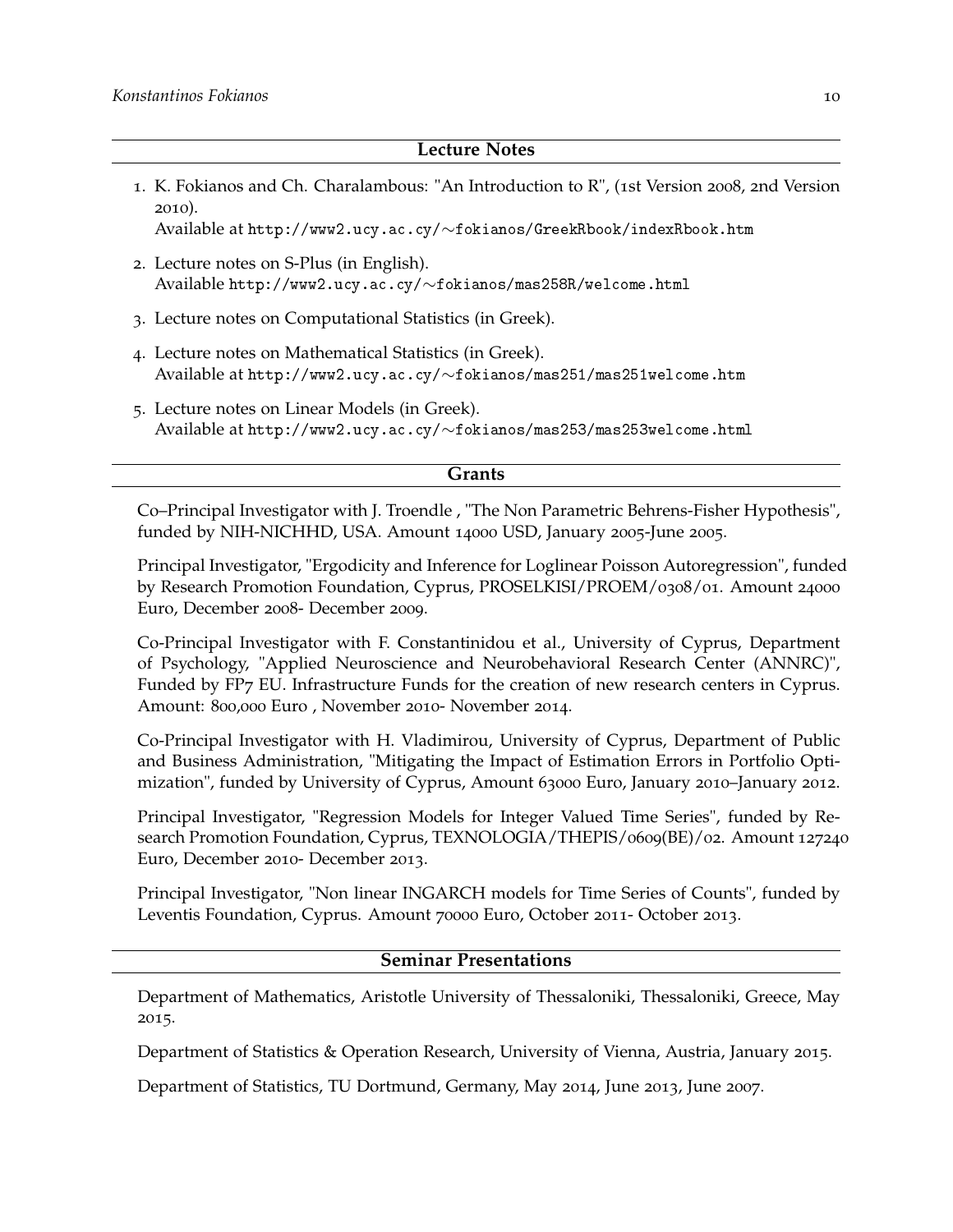IEA Advanced Studies Institute, University Cergy-Pontoise, France, thematic cycle on "Nonstationary processes, in discrete and continuous time", May 2012.

Department of Mathematics, University of Oslo, Norway, April 2011.

Department of Mathematics, University of Bergen, Norway, April 2011, February 2008, May 2005.

Laboratory of Mathematics, University Cergy-Pontoise, France, February 2011.

Laboratory Jean Kuntzmann, University of Grenoble, France, January 2011.

Department of Statistics, Universidad Carlos III de Madrid, Spain, April 2010.

Department of Statistics, Texas A&M University, USA, July 2009.

Department of Mathematics, ETH Zurich, Switzerland, April 2009.

Department of Mathematics, EPFL, Switzerland, April 2009.

Weierstrass Institute for Applied Analysis and Stochastics, Berlin, Germany, February 2009.

Department of Mathematics, University Jaume I, Spain, April 2008.

Department of Mathematics, University of Athens, Greece, May 2006, September 2002.

Center for Statistics, Hasselt University, Belgium, April, 2006.

National Institutes of Health, National Institute for Child Health and Human Development, USA, March 2005.

Department of Mathematics, University of Maryland at College Park, USA, March 2005, November 2000, February 1996.

Department of Statistics, The Ohio State University, USA, February 2005, October 1996.

Department of Statistics, University of Innsbruck, Austria, January 2003.

Center for Mathematical Sciences, Munich University of Technology, Germany, December 2002.

Department of Statistics, Ludwig Maximilians University, Germany, November 2002, May 2002, September 1998.

Department of Statistics, Athens University of Economics and Business, Greece, October 2002, April 2000.

Department of Economics, University of Cyprus, Cyprus, March 2001.

Department of Statistics and Actuarial Sciences, University of Pireas, Greece, April 2000.

Department of Statistics, Hebrew University, Israel, May 1999.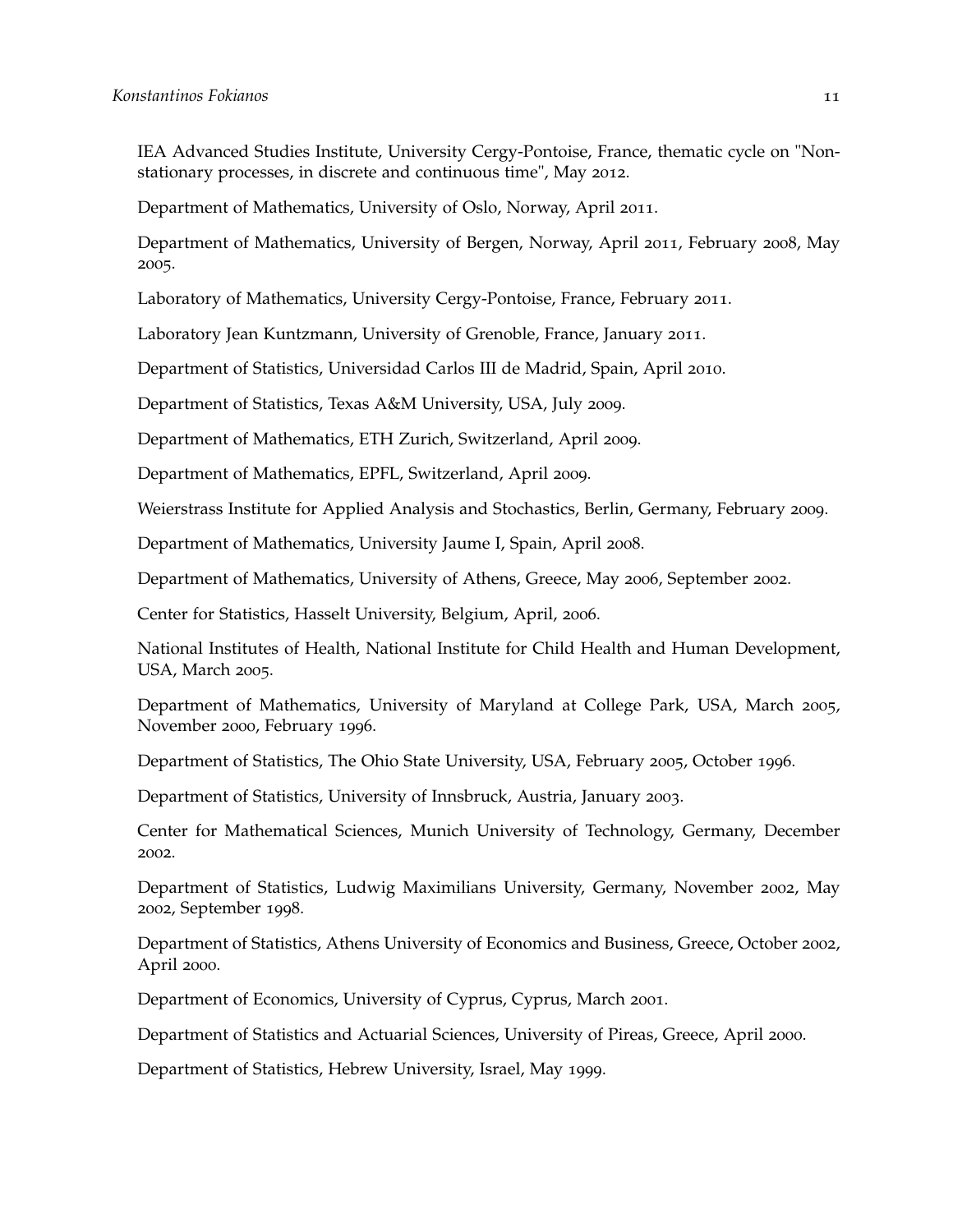Division of Biostatistics, University of Minnesota, USA, February 1998.

Department of Mathematics, U.S. Naval Academy, USA, February 1998.

Department of Mathematical Sciences, Clemson University, USA, February 1998.

Department of Statistics, University of Georgia, USA, February 1998.

Department of Statistics, University of Florida, USA, February 1997.

Department of Statistics, University of Washington, USA, May 1996.

National Institutes of Health, National Cancer Institute, USA, April 1996.

Department of Mathematics, University of Ioannina, Greece, June 1995.

### **Conference Presentations**

Workshop in recent developments in statistics for complex dependent data, Braunschweig, Germany, August 2015, (**invited**).

Thirtieth European Meeting of Statisticians, Amsterdam, The Netherlands, July 2015, (**invited**).

Conference on "Dependence, Limit Theorems and Applications" for the occasion of 60th birthday of P. Doukhan, Paris, France, May 2015, (**invited**).

Statistische Woche, Hanover, Germany, September 2014, (**invited**).

Count Data Modelling and Analysis, Besançon, France, July 2014 (**invited**).

Second International Society of NonParametric Statistics, Conference, Cádiz, Spain, June 2014, (**invited**).

Twenty Ninth European Meeting of Statisticians, Budapest, Hungary, July 2013.

Seventh EMR-IBS conference, Tel Aviv, Israel, May 2013.

COMPSTAT 2012, Limassol, Cyprus, 27-31 August 2012 (**invited**).

Multifractals, Non-stationarity, and Risk: Paris, France, July 2012 (**invited**).

Recent Advances in Time Series Analysis 2012, Protaras, Cyprus, June 2012 (**invited**).

Time Series: Models, Breaks and Applications, Karlsruhe Institute of Technology, Germany, February 2012 (**invited**).

Joint Statistical Meetings, Business and Statistics Section, Miami, USA, August 2011 (**invited**).

Sixth Eastern Mediterranean Region–IBS International Conference, Crete, Greece, May 2011.

Fourth International Workshop on Computational and Financial Econometrics, London, UK, December 2010. (**invited**)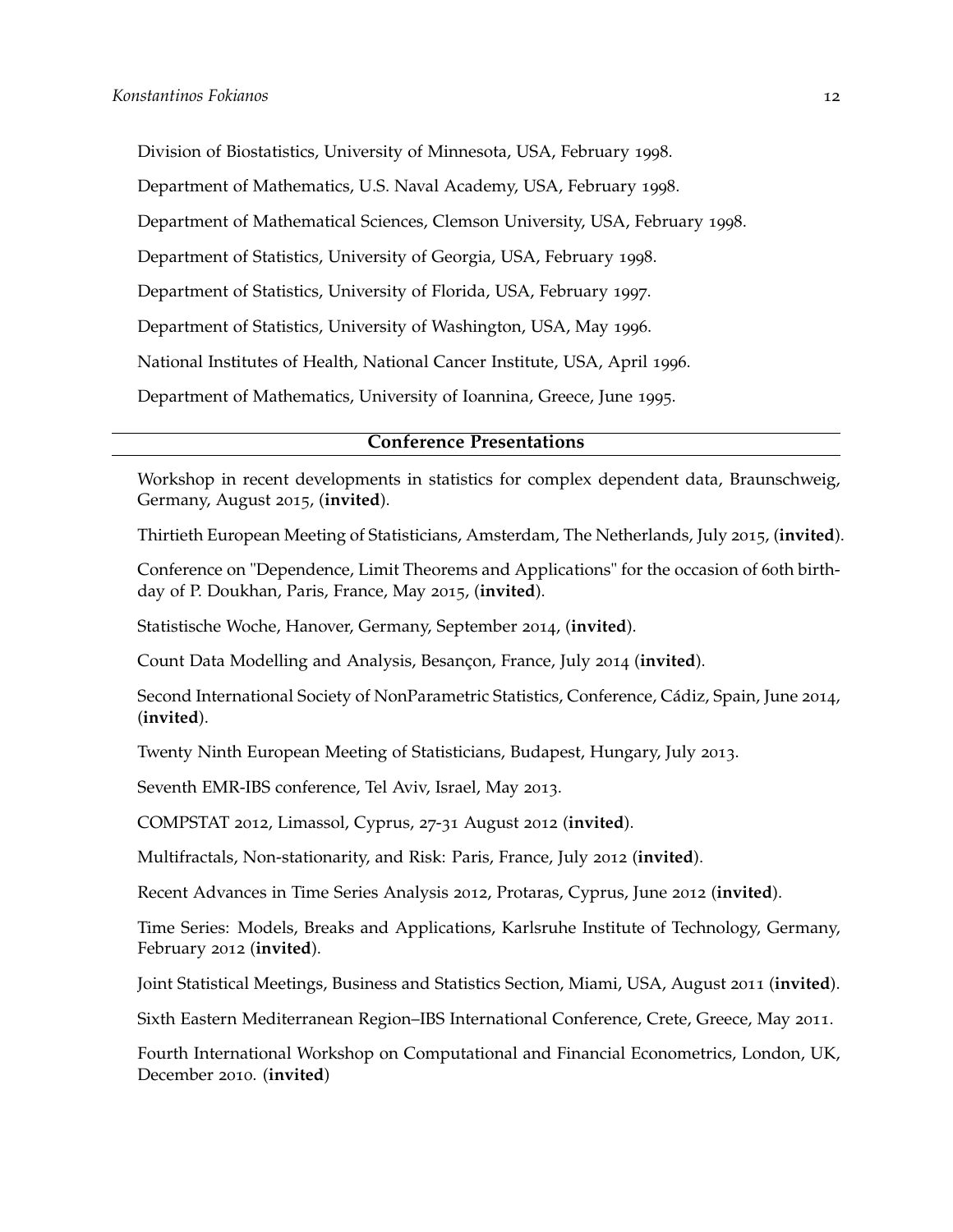Workshop on Integer Valued Time Series, University of Kaiserslautern, Kaiserslautern, Germany, October 2010, (**invited, keynote speaker**).

Twenty Eighth European Meeting of Statisticians, Pireas, Greece, August 2010.

Twenty Third Nordic Conference on Mathematical Statistics, Voss, Norway, June 2010.

Third International Workshop on Computational and Financial Econometrics, Limassol, Cyprus, October 2009.

First Workshop on Integer-valued Time Series Modeling (WINTS09), Department of Mathematics, University of Aveiro, Aveiro, Portugal, September 2009. (**invited, keynote speaker**)

Advances in Statistics ad Applied Probability: Unified Approaches, in honor of Prof. A. Kedem, University of Maryland at College Park, College Park, USA, July 2009. (**invited**)

Fifth Eastern Mediterranean Region–IBS International Conference, Istanbul, Turkey, May 2009.

2008 International Workshop on Applied Probability, Compiène, France, July 2008.

Second International Workshop on Computational and Financial Econometrics, Newchâtel, Switzerland, June 2008.

International Workshop on Computational and Financial Econometrics, Geneva, Switzerland, April 2007.

Twentieth Conference of the Greek Statistical Institute, Nicosia, Cyprus, April 2007.

Fourth Eastern Mediterranean Region–IBS International Conference, Eilat, Israel, January 2007.

Workshop on Statistical Inference for Small Samples, in honor of Prof. A. Kagan, University of Haifa, Haifa, Israel, December 2006. (**invited**)

Twelfth International Conference on Computing in Economics and Finance, Limassol, Cyprus, June 2006.

Third World Conference on Computational Statistics & Data Analysis, Limassol, Cyprus, October 2005.

Third Eastern Mediterranean Region–IBS International Conference, Corfu, Greece, May 2005.

International Workshop on Performance and Risk Measurement: Operations, Logistics and Supply Chains, Milan, Italy, December 2004.

Celebrating Statistics: International conference in honor of Sir David Cox on the occasion of his 80th birthday, Neuchâtel, Switzerland, July 2004.

Nineteenth International Workshop on Statistical Modeling, Florence, Italy, July 2004 (poster presentation).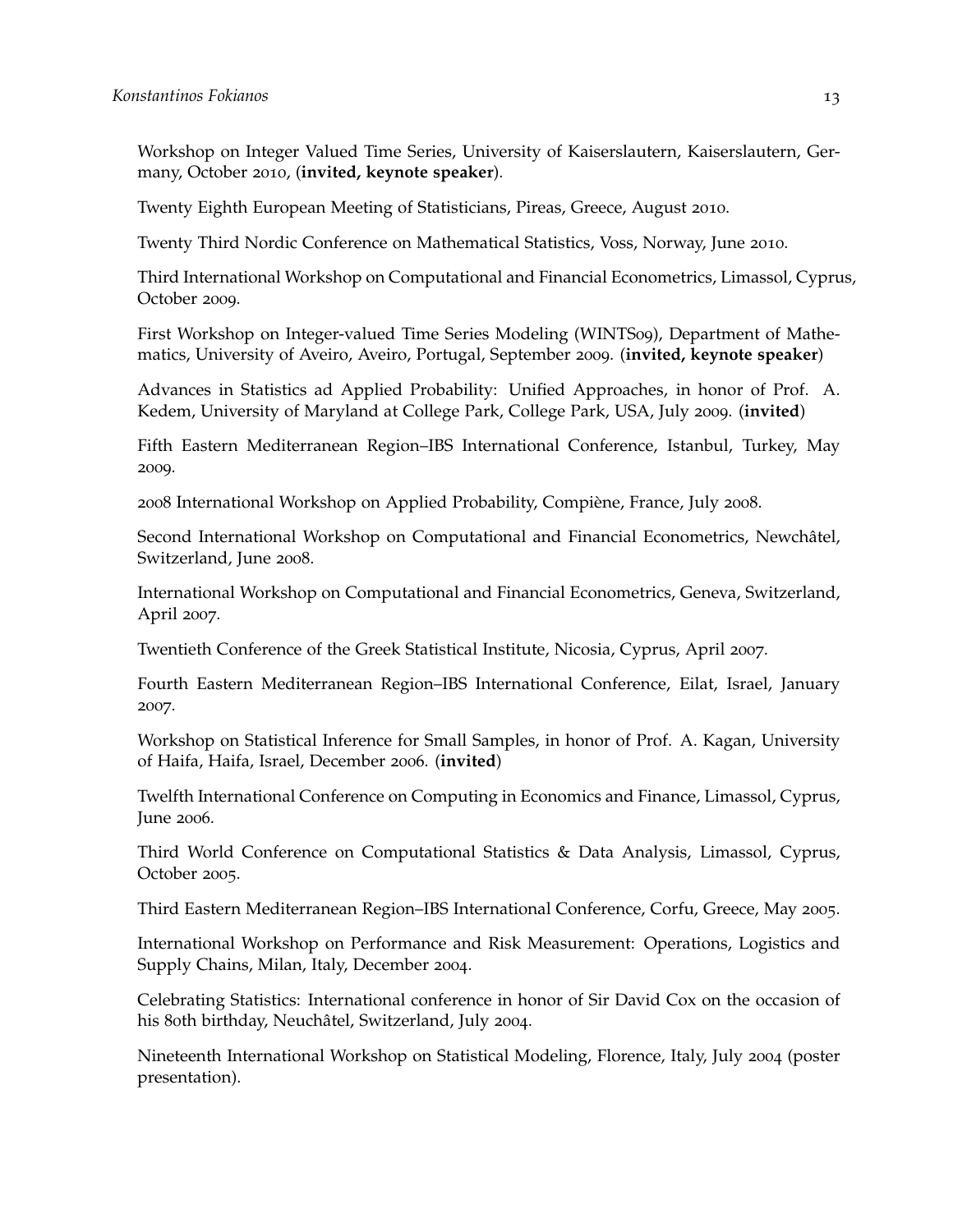International Workshop on Recent Advances in Time Series Analysis, Protaras, Cyprus, June 2004.

International Workshop on Applied Probability, Pireas, Greece, March 2004.

International Workshop on Computational Management Science, Economics, Finance and Engineering, Limassol, Cyprus, March 2003.

Stochastic Volatility and Risk Management–Temporal and Spatial Dependence, Munich, Germany, December 2002 (participation only).

Euroworkshop on Statistical Modelling:Model Building and Evaluation, Benried, Germany, November 2002 (participation only).

Twenty Fourth European Meeting of Statisticians, Prague, Czech Republic, July 2002.

Leeds Annual Statistics Workshop: Statistics of Large Data Sets, Leeds, UK, June 2002 (participation only).

Conference on Foundation of Statistical Inference: Applications in the Medical and Social Sciences, in Industry, and the Interface with Computer Science, Jerusalem, Israel, December 2000 (participation only).

Fifteenth International Workshop on Statistical Modeling, Bilbao, Spain, July 2000.

Workshop on Bias Reduction and Confidence Estimation in Complex Models , HSSS, Lillesand, Norway, June 2000.

Statistics Day, Israel Statistical Association, Jerusalem, Israel, May 2000.

Second European Conference on Highly Structured Stochastic Systems, Pavia, Italy, September 1999. (poster presentation)

Fourteenth International Workshop on Statistical Modeling, Graz, Austria, July 1999. (poster presentation)

Young Statisticians Meeting 99, Bristol, UK, March 1999.

Workshop on the Statistics of Brain Mapping, Montreal, Canada, June 1998. (participation only)

60'th Annual IMS Meeting, Park City, Utah, USA, July 1997. (poster presentation)

Third North American New Researchers Conference, Laramie, USA, July 1997.

Meeting on Modeling Longitudinal and Spatially Correlated Data, Nantucket, USA, October 1996. (poster presentation)

Joint Statistical Meetings, IMS, Chicago, USA, August 1996.

Mid-Atlantic Statistics and Probability Day, George Washington University, DC, USA, October 1995.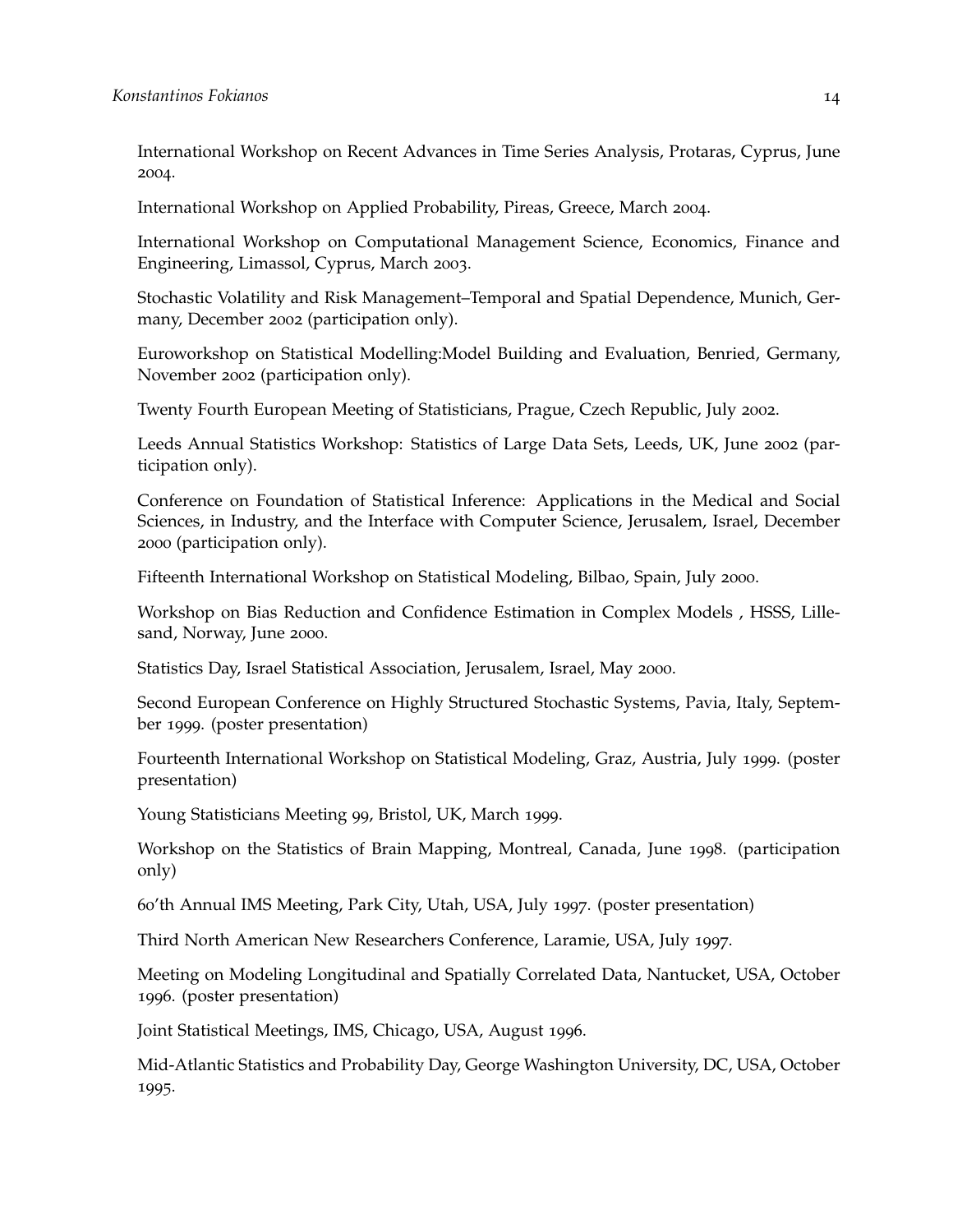Fifth International Conference on Precipitation, Crete, Greece, 1995.

Eighth Conference of the Greek Statistical Institute, Delphi, Greece, June 1995.

#### **Post Doctoral Researchers**

X. Pedeli, October 2011 to September 2013.

## **Ph.D. Students**

A. Savvides (graduated Spring 2008, thesis title:"Comparison and Clustering of Several Spectral Densities")

V. Christou (graduated Fall 2013, thesis title: "Statistical Theory for Mixed Poisson Time Series Models")

S. Kitromilidou (expected graduation Fall 2015, tentative thesis title: "Robust Inference for Count Time Series Models")

M. Pitsilou (expected graduation Spring 2016, tentative thesis title: "On Distance Correlation for Time Series Data")

## **M.A. Students**

A. Ioannou, supervised his project on "Spectral Density Ratio Based Clustering Methods for the Binary Segmentation of Protein Sequences", jointly with V.J. Promponas, University of Cyprus, Fall 2008.

S. Bianco: supervised his project on "Maximum Likelihood Estimation for INGARCH(*p*,*q*) models", EPFL, Switzerland, Spring 2009.

M. Ioannou: supervised her project on ""Survival Analysis with the R computing environment", University of Cyprus, Fall 2010.

#### **Ph. D. Examinations**

J. Aßmus, University of Bergen, graduated March 2006.

M. Sergidis, University of Cyprus, graduated Spring 2008.

A. Petsa, University of Cyprus, graduated Spring 2009.

M. Hatzikiriakou, University of Cyprus, graduated Fall 2010.

X. Pedeli, Athens University of Economics and Business, graduated Spring 2011.

M. Kokkinos, Middlesex University, graduated Spring 2012.

X. Li, University Cergy-Pontoise, graduated Fall 2014.

B. Wang, University of New South Wales, expected graduation Spring 2015.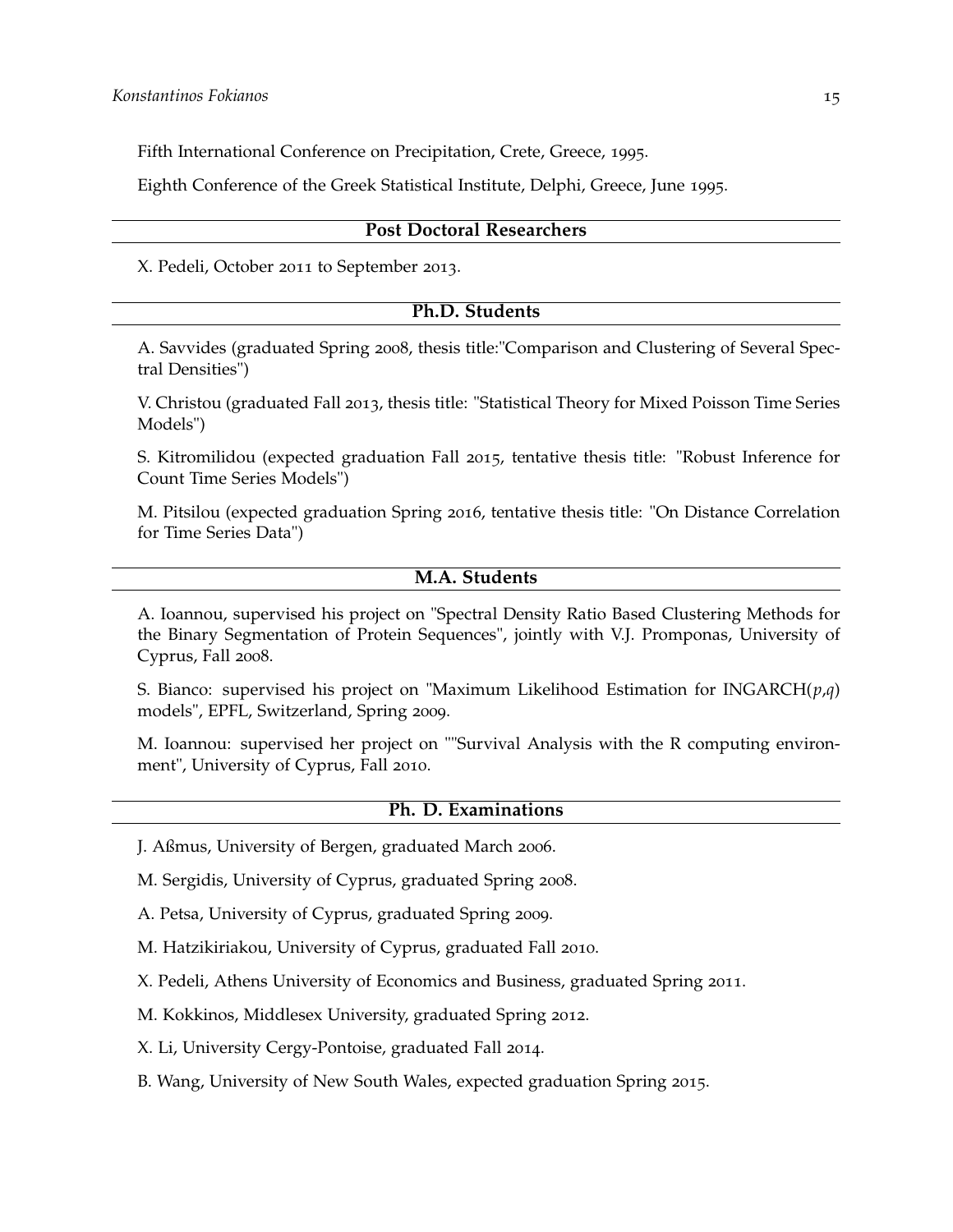## **M. A. Examinations**

M. Kolossiatis, University of Cyprus, graduated Spring 2005.

D. Pilavakis, University of Cyprus, graduated Fall 2010.

M. Frangeskou, University of Cyprus, graduated Fall 2011.

#### **Refereeing**

## **Journals**

*Journal of Geophysical Research*, *The Scandinavian Journal of Statistics*, *Empirical Economics*, *The Annals of Statistics*, *Journal of Multivariate Analysis*, *The Journal of Statistical Computation and Simulation*, *Metrika*, *Journal of Environmental Management*, *The Annals of the Institute for Statistical Mathematics*, *Journal of the American Statistical Association*, *Computational Statistics and Data Analysis*, *Proceedings of the Greek Statistical Institute*, *Nucleic Acids Research*, *Student*, *Statistics and Probability Letters*, *Journal of the Royal Statistical Society B*, *FEBS Letters*, *Bernoulli*, *Biometrics*, *Journal of Statistical Planning and Inference*, *Bioinformatics*, *BMC Bioinformatics*, *The Canadian Journal of Statistics*, *Journal of Statistical Theory and Practice*, *Journal of Time Series Analysis*, *Journal of Nonparametric Statistics*, *Test*, *Biometrika*, *Statistical Methodology*, *Statistica Sinica*, *Statistics & Computing*. *Quantitative Finance*, *Stochastic Processes and their Applications*, *International Encyclopedia of Statistical Sciences*, *Structural Equation Modelling: A Multidisciplinary Journal*, *Advances in Statistical Analysis*, *IEEE on Signal Processing*, *Annals of Applied Statistics*, *Stochastic Modeling*, *Journal of Theoretical Population Biology*, *Econometric Theory*, *Journal of Applied Statistics*, *Applied Stochastic Models in Business and Industry*, *Statistical Modelling: An International Journal*, *The Electronic Journal of Statistics*, *Journal of the Royal Statistical Society A*.

## **Books**

*John Wiley*, *Chapman & Hall/CRC*.

#### **Grants**

Reviewer for Greek State Scholarship Foundation.

Reviewer for proposals submitted to Basic Research Funding Program, by Athens University of Economics and Business.

Reviewer for Marie Curie Research Training Networks (RTN) proposals within the FP6, European Commission.

Reviewer for National Security Agency proposals administered through the American Mathematical Society.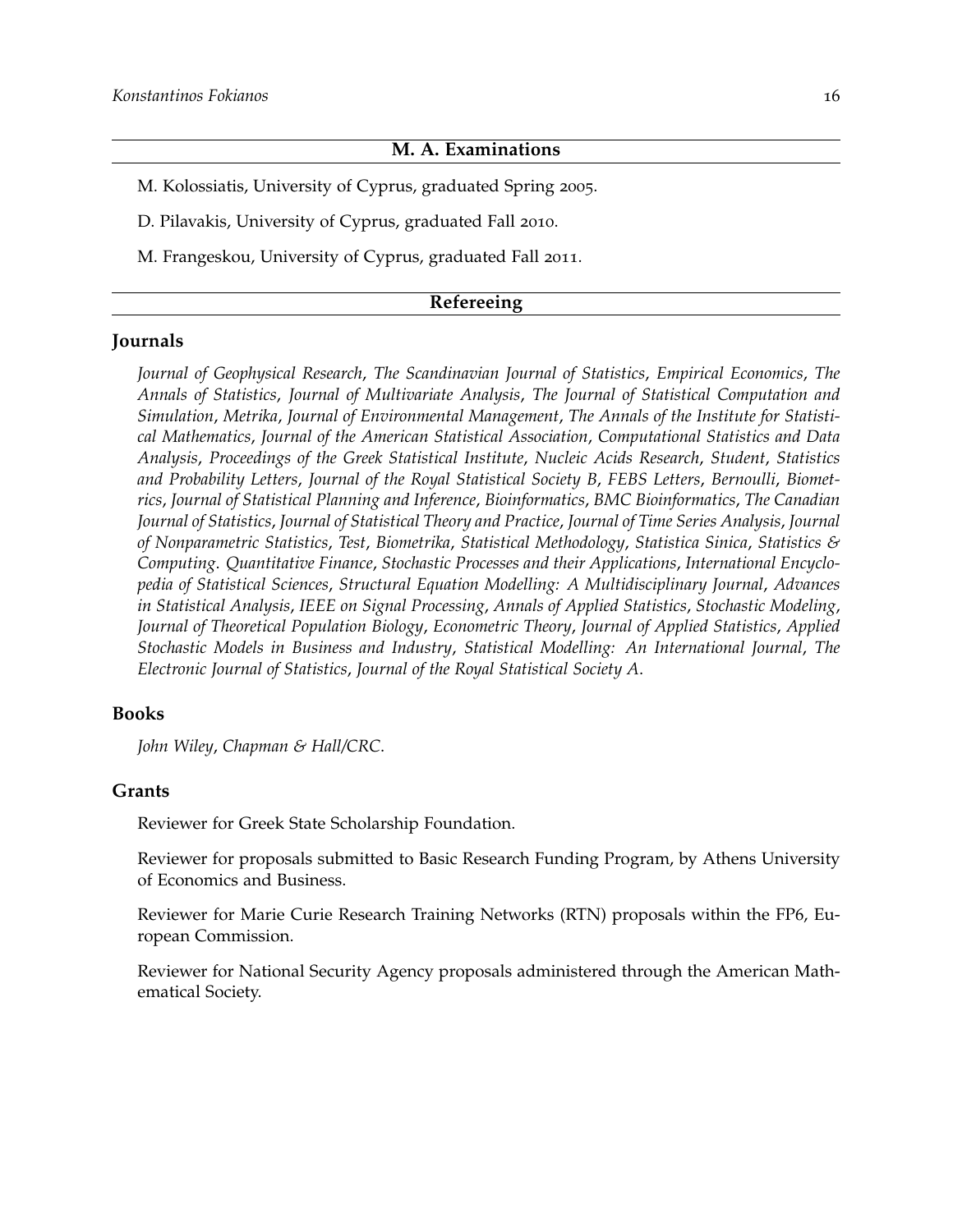# **Organization of Scientific Meetings**

CMStatistics 2015, Organized an invited session on "Topics of Distance Correlation ", London, 12–14 December 2015.

Applications of Statistics, International Year of Statistics Workshop, University of Cyprus, Nicosia, 2 October 2013,

29th European Meeting of Statisticians (EMS), Budapest, Hungary, 20–25 July 2013. Organized a stream of talks on "Current Topics in Time Series".

Seventh EMR-IBS conference, Tel Aviv, Israel, May 2013, Scientific Committee.

Final conference of the thematic program "Non-stationarity in Statistics and Risk Management", CIRM, France, 21-25 January 2013, Program and Organizing Committee.

COMPSTAT 2012, Limassol, Cyprus, 27-31 August 2012, Local Organizing Committee and ERS IASC Young Researchers Award Committee.

International Workshop on Recent Advances in Time Series Analysis, Protaras, Cyprus 09-12 June 2012. Program and Organizing Committee.

Second International Workshop on Integer Valued Time Series, Protaras, Cyprus, 19-21 June 2011. Program and Organizing Committee.

Sixth EMR-IBS conference, Hersonissos, Greece, 8-13 May 2011, Scientific Committee.

Third International Workshop of the ERCIM Working Group on Computing & Statistics, Track chair with R. Fried. Organized four sessions on "Time Series Modeling and Computation", London, 10–12 December 2010.

Second International Workshop of the ERCIM Working Group on Computing & Statistics, Track chair with R. Fried. Organized four sessions on "Time Series Modeling and Computation", Limassol, 29–31 October 2009.

Third International Workshop on Computational and Financial Econometrics, Limassol, 29–31 October 2009. Program Committee.

Second International Workshop on Computational and Financial Econometrics, Neuchâtel, 19-21 June 2008. Program Committee.

International Workshop on Recent Advances in Time Series Analysis, Protaras, Cyprus 08-11 June 2008. Program and Organizing Committee.

International Workshop on Computational and Financial Econometrics, Geneva, April 2007. Program Committee.

Twentieth Conference of the Greek Statistical Institute, Nicosia, April 2007, Organizing Committee.

Yearly seminar series in Probability and Statistics featuring distinguished scientists (jointly with colleagues at Department of Mathematics & Statistics, University of Cyprus)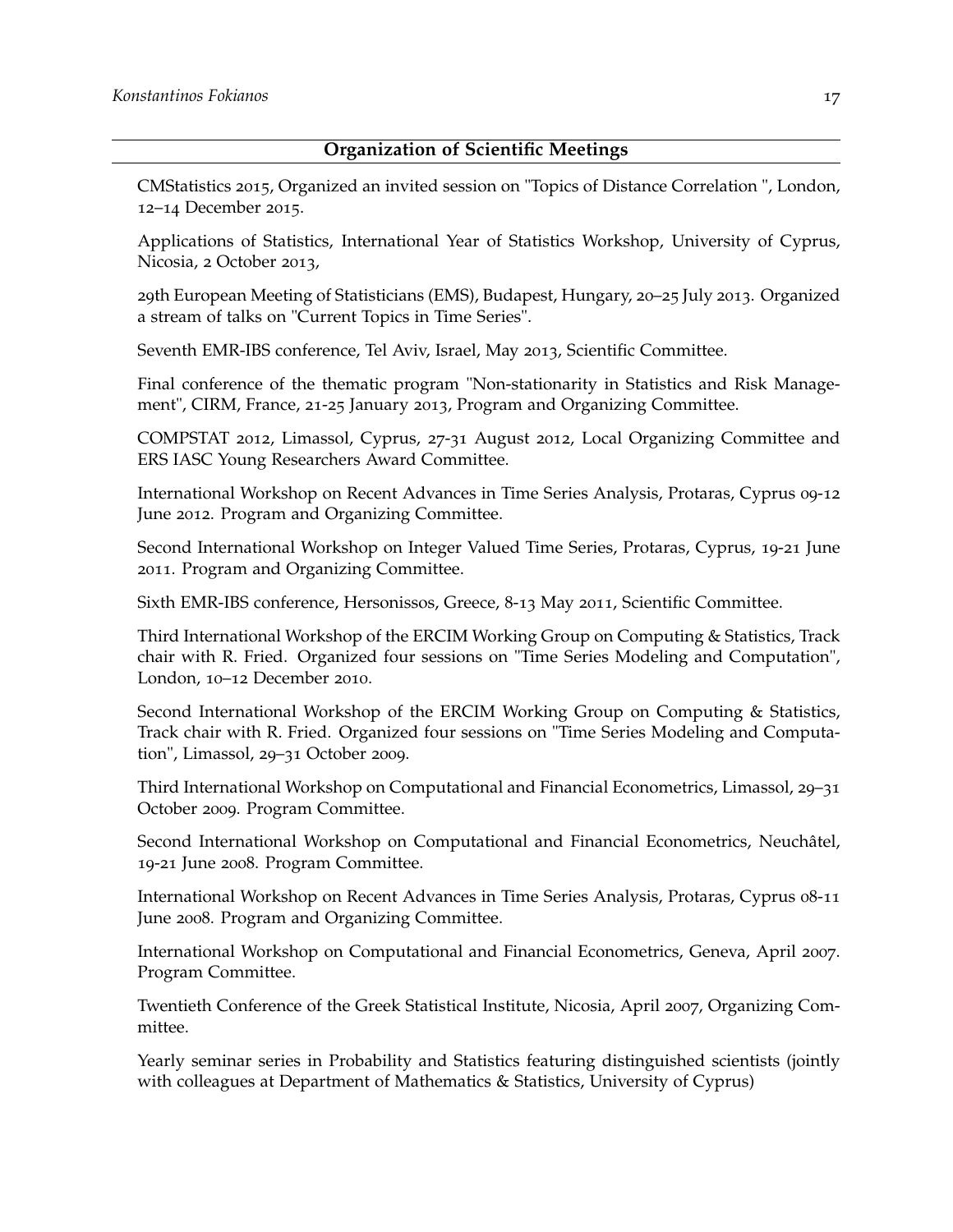#### **Academic Service**

External reviewer for faculty appointments and promotion.

Information Technology Committee for the Department of Mathematics and Statistics, University of Cyprus, 1999, 2001–2002.

Senate Committee on Evaluation and Purchase of Personal Computers, University of Cyprus, 1999.

Committee on Graduate Program on Financial Mathematics, University of Cyprus.

Undergraduate Program Committee, Department of Mathematics and Statistics, University of Cyprus, 2000, 2003–2004, Fall 2007.

Graduate Program Committee, Department of Mathematics and Statistics, University of Cyprus, Fall 2008-Fall 2011, 2015.

Seminar Coordinator, Department of Mathematics and Statistics, University of Cyprus, 2000– 2002, 2005–2006.

Publications Committee, Department of Mathematics and Statistics, University of Cyprus, 2009-2011.

Finance Committee, Department of Mathematics and Statistics, University of Cyprus, 2009– 2010, 2013–2015.

Member of the Committee for joint graduate program with the Department of Education, 2009-2011 2013–2015.

Visiting Faculty Hiring Committee, Department of Mathematics and Statistics, University of Cyprus, 2003–2004.

Developed and proposed FTE algorithm for the University of Cyprus, 2006–2008.

University and Society Senate Committee, University of Cyprus, 2007–2008.

Joint committee of the University of Cyprus and the Ministry of Education, Republic of Cyprus, for the pre-service program for secondary school teachers, 2007–2013.

Member of the Committee for joint undergraduate program with the Department of Economics, since 2011.

Member of the Council of the School of Pure and Applied Sciences, 2013-2015.

Academic Disciplinary Committee, University of Cyprus, 2013–2015.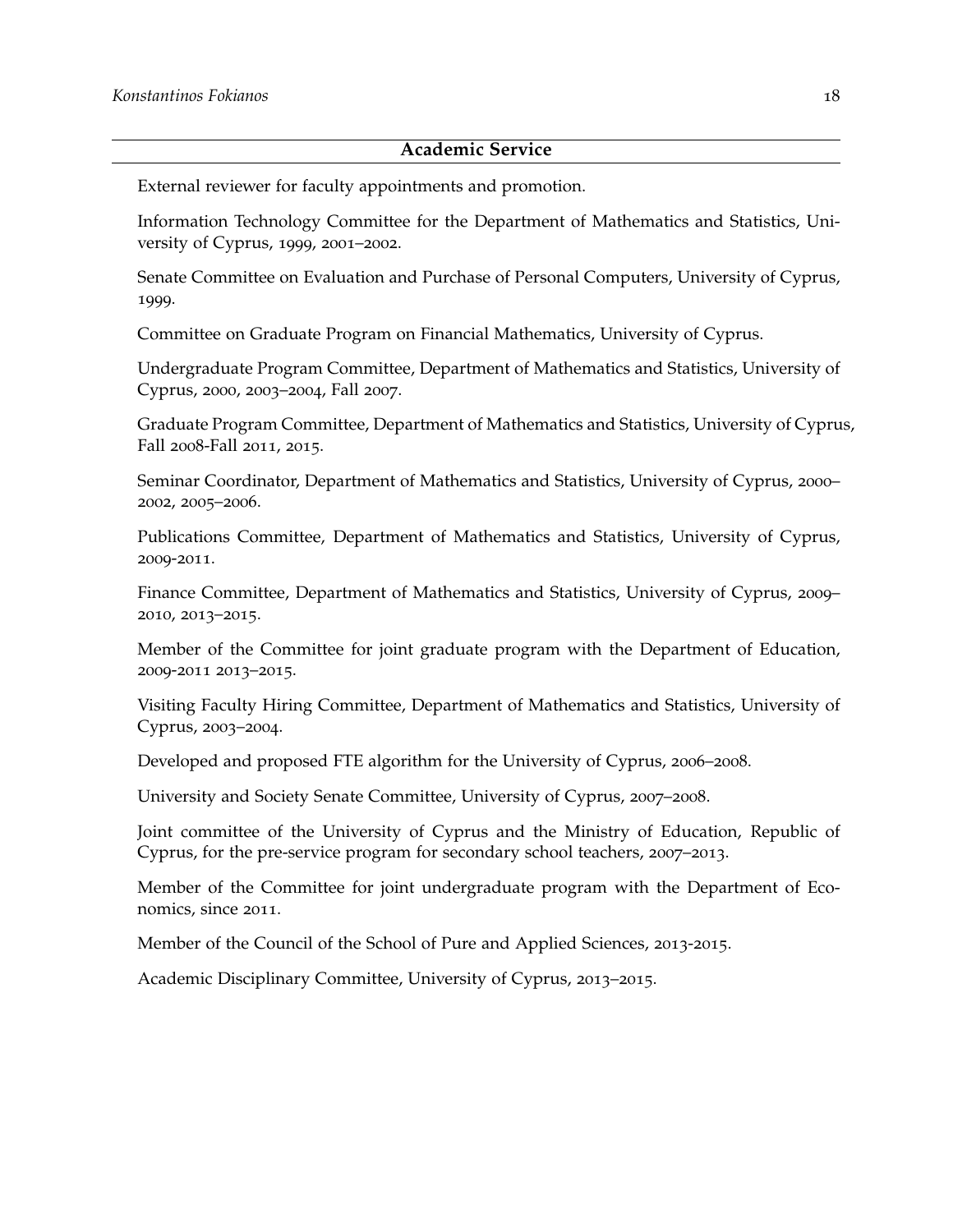# **Other Professional Service**

Taught introductory probability classes on behalf of the Cypriot Mathematical Society for high school students, Summer 1999, 2001, 2002, 2010.

Taught introductory calculus classes for the pre-service program for secondary school teachers, Fall 2007, Fall 2008.

# **Professional Society Membership**

ASA, IMS, ISI, IBS.

# **Teaching Experience**

## **The Ohio State University**

Service class on Probability for Business majors.

Service class on Statistics for all majors.

Probability.

Mathematical Statistics.

Special Seminar on Statistics for fMRI data.

### **University of Cyprus**

Service class on Probability for Business majors.

Service class on Statistics for Business majors.

Service class on Statistics for Engineering majors.

Computational Statistics (graduate and undergraduate)

Probability

Mathematical Statistics.

Linear Models.

Linear Models (graduate)

Time Series Analysis (graduate and undergraduate)

Discrete Data Analysis (graduate).

Quantitative Risk Management (graduate)